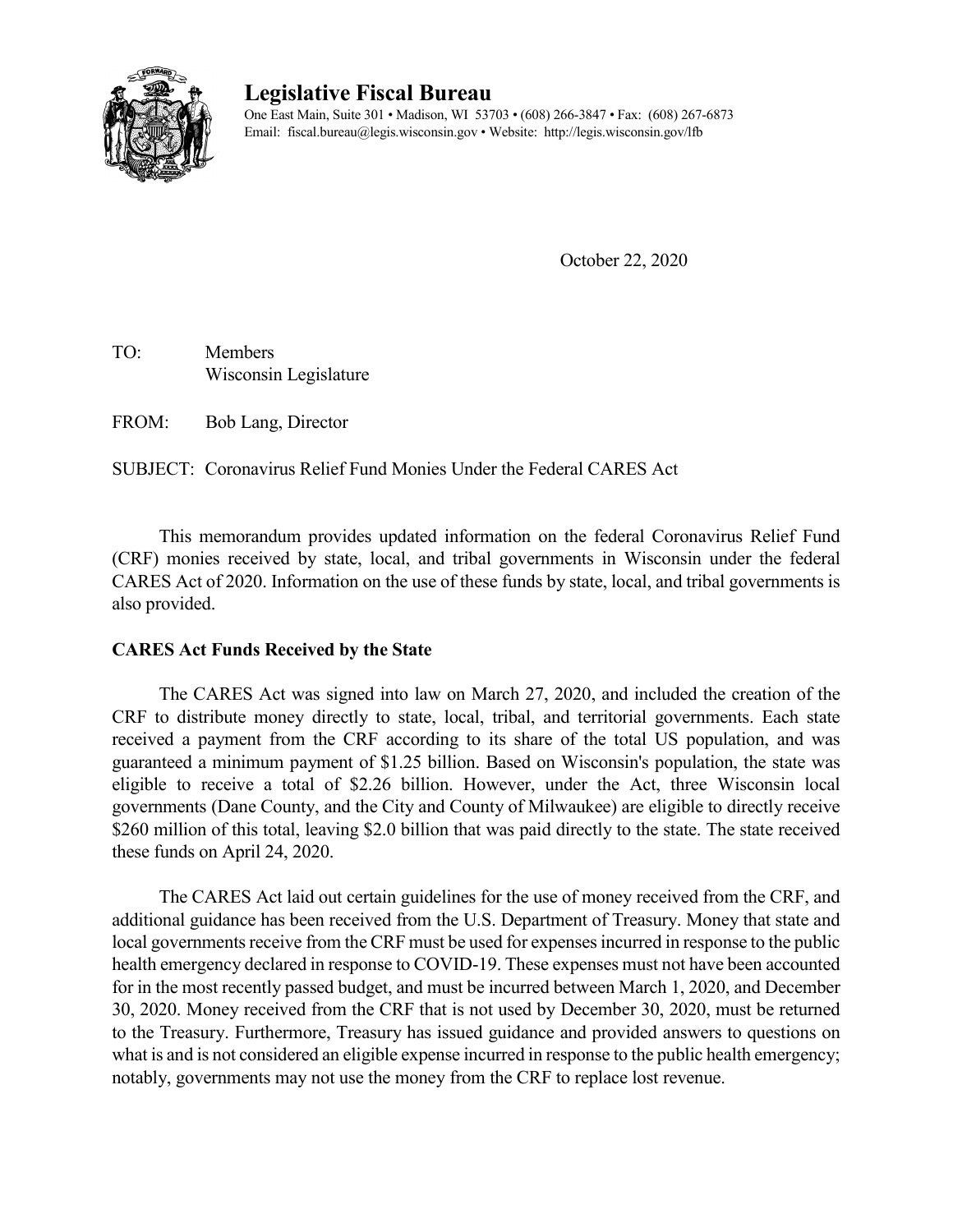The Department of Administration (DOA) has indicated that the \$2.0 billion in CRF monies were deposited to a DOA federal, all monies received appropriation [s. 20.505 (1)(mb)]. Because this appropriation is an all monies received appropriation, the administration can expend the total amount of funds received without additional legislative authorization. DOA has established a system for agencies to track the financial impact of the coronavirus public health emergency. Agencies have been asked to report any unanticipated expenses related to emergency response to the public health emergency, the financial impacts of canceling or rescheduling events, revenue lost from canceling or rescheduling planned events or from canceled or postponed state operations and services, the amount of cost savings resulting from rescheduling or canceling planned events, the financial impact of grants received or lost, and the fair market value of any donations received by a state agency from a nongovernmental source.

#### **State CRF Expenditures and Planned Uses**

The U.S. Department of Treasury has not outlined specific accounting or reporting requirements, but has indicated that the funds must be accounted for, and that use of the funds is subject to audit. Funds that are not used in accordance with the conditions laid out by the CARES Act must be returned to the Treasury. Treasury has also indicated that the unit of government that receives the money is responsible for both showing compliance with CARES Act requirements and repaying any money that is determined to have been inappropriately spent. Further, Treasury staff have indicated that the Department intends to trust the judgement of the officer who authorizes the spending. However, states are still expected to document their decision making, including laying out the reasoning for spending CRF money on a particular purpose. Treasury expects that the individual responsible for administering the funds document the decision to spend money for a particular purpose and track the money separately.

Consequently, in mid-May, 2020, the Governor's office began announcing a series of initiatives that would be funded from the state's share of federal CRF monies received under the CARES Act. As of September 9, 2020, this office reported that the CRF funds needed to fund the initiatives announced by the Governor's office totaled \$1.79 billion, with approximately \$206.7 million remaining.

Subsequent to that report, the Governor's office announced several new initiatives and reallocated some of the previously-announced funds in response to the state's changing needs in responding to the COVID-19 pandemic. Accounting for both the new programs and the reallocations, the total amount of CRF funds needed to fund the announced initiatives is \$1.87 billion, with approximately \$127.3 million remaining. These initiatives are summarized in the table below. Additional details on the intended purposes of the \$1.87 billion in funding are also provided.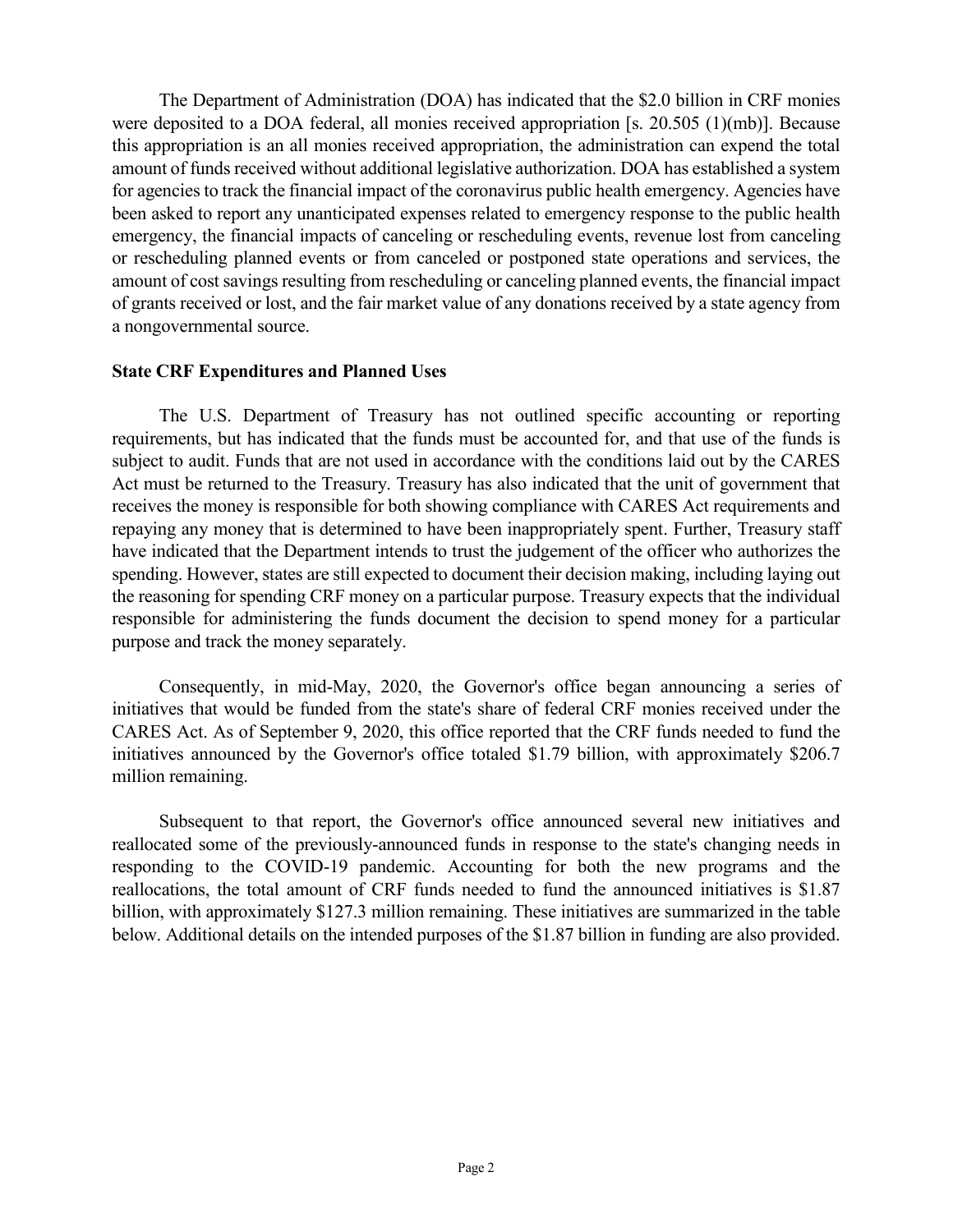| <b>Use of Funds</b>                           | <b>Previously</b><br>Reported<br><b>Initiatives</b> | <b>New Initiatives</b><br>and Reallocated<br><b>Amounts</b> |
|-----------------------------------------------|-----------------------------------------------------|-------------------------------------------------------------|
| <b>Economic Support</b>                       |                                                     |                                                             |
| <b>Broadband Expansion</b>                    | \$0.0                                               | \$6.2\$                                                     |
| Privately Owned Movie Theater Grants          | 0.0                                                 | 10.0                                                        |
| Tourism Grants Program                        | 0.0                                                 | 12.0                                                        |
| <b>Cultural Organization Grant Program</b>    | 5.0                                                 | 15.0                                                        |
| Music and Performance Venue Grants            | 0.0                                                 | 15.0                                                        |
| Low-Income Home Energy Assistance             | 0.0                                                 | 16.0                                                        |
| Lodging Industry Grants                       | 0.0                                                 | 20.0                                                        |
| Rental Assistance Program                     | 25.0                                                | 35.0                                                        |
| Supplemental Child Care Grants                | 30.0                                                | 80.0                                                        |
| <b>Agricultural Supports</b>                  |                                                     |                                                             |
| Food Insecurity Initiative                    | 15.0                                                | 25.0                                                        |
| Farm Support Program                          | 50.0                                                | 50.0                                                        |
| <b>Grants to Small Businesses</b>             |                                                     |                                                             |
| Phase 1 - WEDC                                | 75.0                                                | 75.0                                                        |
| Phase 2 - DOR                                 | 0.0                                                 | 50.0                                                        |
| <b>Innovation Contest</b>                     | 0.0                                                 | 3.0                                                         |
| Wisconsin Eye                                 | 0.0                                                 | 0.1                                                         |
| Subtotal                                      | \$200.0                                             | \$412.3                                                     |
| <b>Healthcare and Related Costs</b>           |                                                     |                                                             |
| Direct Payments to Hospitals                  | \$40.0                                              | \$44.0                                                      |
| <b>Contact Tracing</b>                        | 75.0                                                | 75.0                                                        |
| <b>Assistance for Health Providers</b>        | 110.0                                               | 110.0                                                       |
| Medical Equipment Acquisition                 |                                                     |                                                             |
| Personal Protective Equipment                 | 150.0                                               | 150.0                                                       |
| Ventilators                                   | 40.0                                                | 35.0                                                        |
| <b>Testing Program</b>                        |                                                     |                                                             |
| <b>Statewide Testing Program</b>              | 202.0                                               | 391.0                                                       |
| <b>National Guard Testing Support</b>         | 4.0                                                 | 13.0                                                        |
| <b>Higher Education Testing Program</b>       | 32.3                                                | 40.7                                                        |
| Local Public Health Department Funding        | 58.0                                                | 58.0                                                        |
| <b>Other Testing Funding</b>                  | 0.0                                                 | 3.9                                                         |
| Reserve/Surge Operating Fund                  | 445.0                                               | 162.0                                                       |
| Other Healthcare Costs                        | 0.0                                                 | 9.8                                                         |
| Subtotal                                      | \$1,156.3                                           | \$1,092.4                                                   |
| <b>Local Government and Education Support</b> |                                                     |                                                             |
| Out-of-School Support Grants                  | 0.0                                                 | 10.0                                                        |
| <b>Higher Education Funding</b>               | 37.0                                                | 37.0                                                        |
| <b>Local Government Aid Grants</b>            | 190.0                                               | 190.0                                                       |
| <b>Tribal Government Aid Grants</b>           | 10.0                                                | 11.0                                                        |
| <b>Agency Reimbursements</b>                  | 200.0                                               | 120.0                                                       |
| Subtotal                                      | \$437.0                                             | \$368.0                                                     |
| Total                                         | \$1,793.3                                           | \$1,872.7                                                   |

# **Uses of Federal CRF Money (\$ in millions)**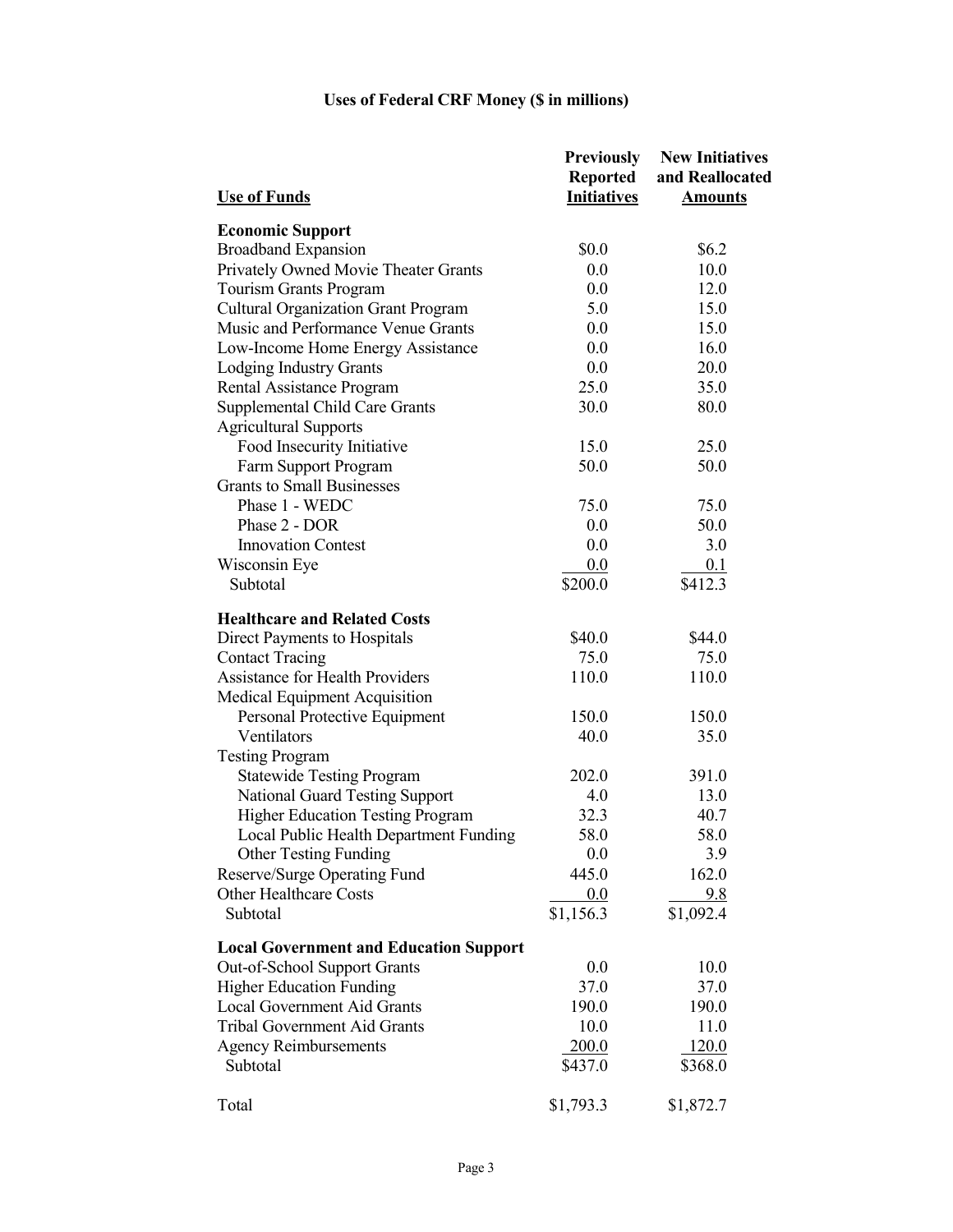#### **Economic Support**

*Broadband Expansion.* On October 8, 2020, the Public Service Commission (PSC) awarded \$5,378,500 to 12 projects to increase broadband internet access in underserved areas of the state and support telehealth, distance learning, and telecommuting needs during the coronavirus public health emergency. Funding was awarded to projects that applied for but did not receive funding under the 2020 grant round of the broadband expansion grant program, and that submitted an updated application by October 1, 2020. All eligible applicants who submitted an updated application were approved for funding. Allocation of funding must be in compliance with CARES Act requirements, most notably the requirement that all funding be expended by December 30, 2020. Under this requirement, projects will need to connect residents or businesses to broadband internet by December 30 to receive reimbursement for their project. During the 2020 grant round, PSC considered project proposals with requested funding of \$50.9 million and provided \$24.0 million in grants. While the initiative was initially allocated \$6.2 million, the grant process has concluded and no additional funding will be awarded.

*Privately Owned Movie Theater Grants.* A total of \$10 million has been allocated to support privately owned movie theaters. Information on eligibility and grant maximums is forthcoming.

*Tourism Grants Program.* A total of \$12 million is allocated to support local tourism organizations that have been negatively impacted by COVID-19. These grants, called Tourism Relief to Accelerate Vitality and Economic Lift (TRAVEL), are to be distributed to Wisconsin's tourism promotion and tourism development organizations, such as convention and visitors bureaus, to support these organizations in resuming business operations and restoring economic activity lost during the COVID-19 public health emergency.

Two types of grant funding are provided: (1) funds to support the continuation of operations due to impacts of COVID-19; and (2) marketing funds to promote a safe and healthy experience for travelers and resident consumers amid the COVID-19 public health emergency. Eligible applicants must meet the following criteria: (a) be a tourism-focused Wisconsin government or private nonprofit organization; (b) provide tourism promotion and tourism development services for geographic-based traveler destinations; (c) if a nonprofit organization, be registered in good standing with the Wisconsin Department of Financial Institutions; (d) conduct operations and have an administrative presence in Wisconsin; (e) operate for the benefit of the public; and (f) be in continuous operation since March 1, 2019. Ineligible applicants include: (a) for-profit organizations; (b) non-tourism related organizations; (c) individuals; (d) nonprofit independent arts organizations; (e) solely event-based organizations; and (f) political organizations.

Grants are not to exceed \$500,000 per award or 25% of the applicant's average tourism marketing and development budget over the three previous fiscal years, whichever is less. Grants are to support expenditures made or revenues lost between March 1, 2020, and December 30, 2020.

The Department of Tourism accepted applications through September 28 for an initial \$8 million allocation. Applications are scored according to financial need and how funding would allow for continuation of operations and/or marketing activities. An additional \$4 million was subsequently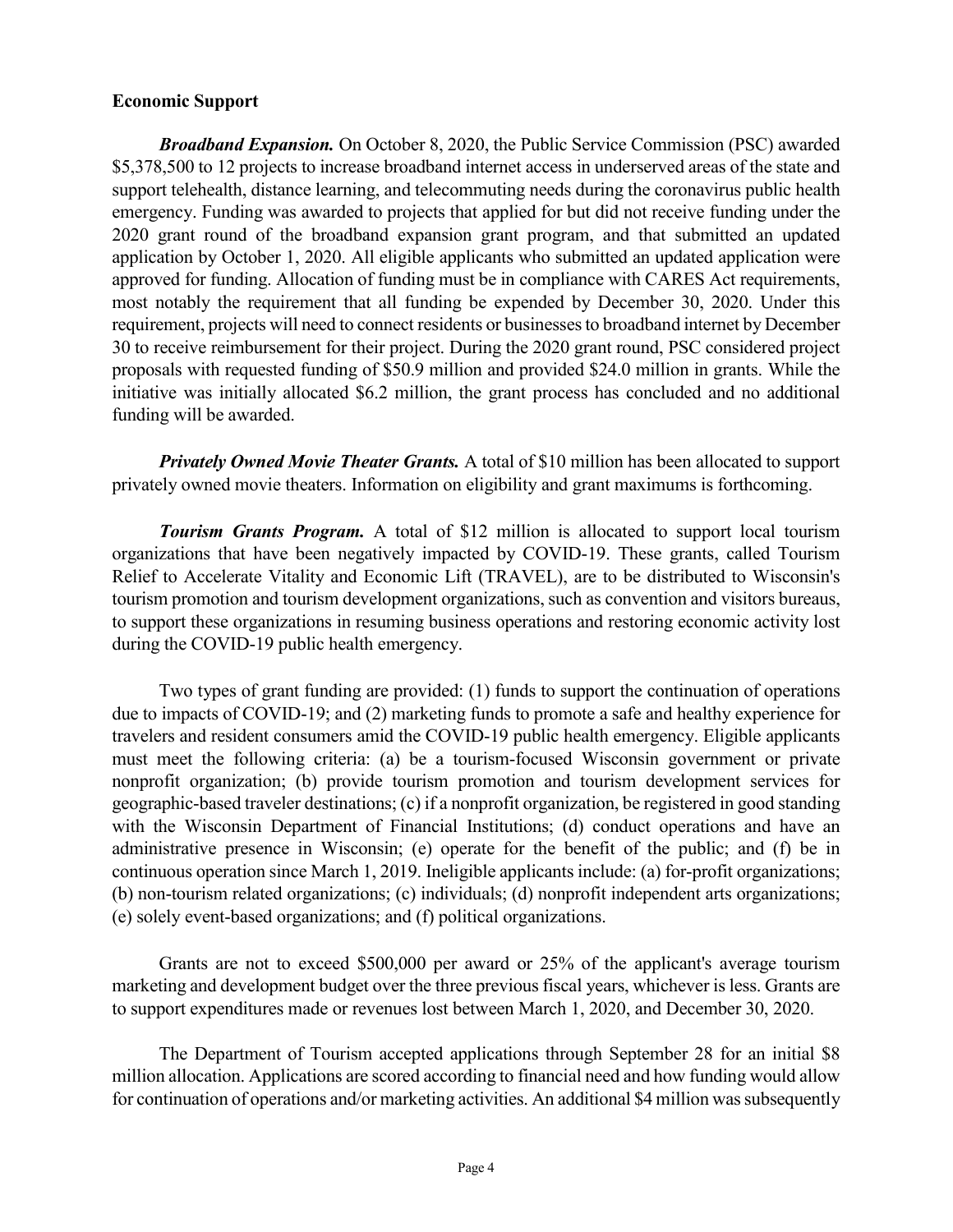allocated on October 6, 2020, to meet the demand identified in the initial grant round.

*Cultural Organization Grant Program.* A total of \$15 million has been allocated to support nonprofit cultural organizations whose operations have been negatively affected by COVID-19. Eligible organizations must meet the following criteria: (a) conduct operations in Wisconsin and have an administrative presence in Wisconsin; (b) be in operation since at least March 1, 2019; (c) be registered, organized or incorporated with the Wisconsin Department of Financial Institutions and be in good standing; (d) be a nonprofit, nongovernmental organization with federal  $501(c)3$  taxexempt status; (e) operate for the benefit of the public; and (f) have a primary mission of producing, presenting, or exhibiting cultural disciplines such as music, dance, theater, literature, and the visual arts, or items of environmental or scientific interest.

Grants are not to exceed \$250,000 per award or 25% of the applicant's average operating revenues over the three previous fiscal years, whichever is less. Grants are to support expenditures made or revenues lost between March 1, 2020, and December 30, 2020. Eligible expenditures generally include: (a) employee compensation; (b) protective equipment for staff; (c) cleaning and sanitizing expenses; and (d) equipment to facilitate employee telework.

DOA accepted applications through September 28 for an initial \$5 million allocation. Applications are scored according to: (a) financial need; (b) the extent to which the presentation, production or exhibition of cultural arts are part of the applicant's mission and goals; and (c) the applicant's area served, including contacts with residents or other organizations and the applicant's impacts on the community. An additional \$10 million was subsequently allocated on October 6, 2020, to meet the demand identified in the initial grant round.

*Music and Performance Venue Grants.* A total of \$15 million has been allocated to support music and performance venues that are experiencing long-term closures. Information on eligibility and grant maximums is yet to be released.

*Low-Income Home Energy Assistance.* A total of \$15 million has been allocated to the Home Energy Plus program, which also received increased funding directly from the CARES Act. The program, funded by the federal Low-Income Home Energy Assistance Program (LIHEAP), helps low-income households with energy and heating bills, crisis prevention, and weatherization. An additional \$1 million has been allocated for the non-profit organization Keep Wisconsin Warm/Cool Fund (KWW/CF).

To be eligible for the Home Energy Plus program, a household must have an income no greater than 60% of the statewide median income. In 2019-20, the guideline was equivalent to \$55,151 annually for a household of four. A household must generally meet the income requirement during the three months prior to application; however, in an emergency, eligibility may be based on the previous month of income. In response to the COVID-19 pandemic, 2019 Act 185 extended the application period for energy assistance to any time during 2020, rather than between October 1 and May 15.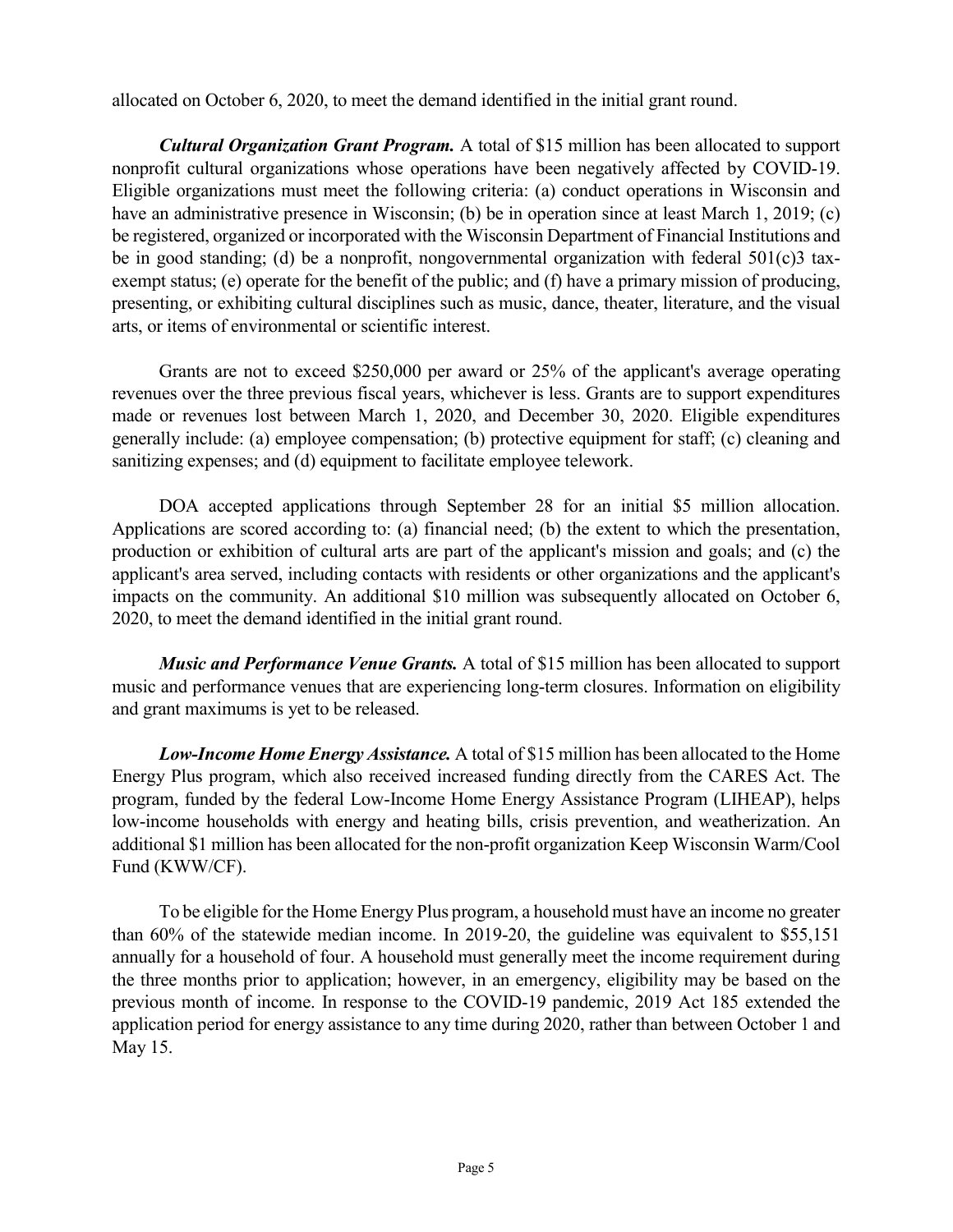Wisconsin had previously received \$8.1 million in CARES Act supplemental funding for LIHEAP. The state has until September, 30, 2021, to spend the CARES Act supplement.

*Lodging Industry Grants.* A total of \$20 million has been allocated to support the lodging industry. Although information on eligibility and grant maximums is forthcoming, the Governor's announcement indicates funds are intended to mitigate the revenue impacts of generally lower traveler volumes and to cover costs of implementing health and sanitation best practices.

*Rental Assistance Program.* Under the \$35 million rental assistance program, residents with household income at or below 80% of their county's median income can apply for direct financial assistance with rent or security deposit payments. Eligible residents may receive up to \$3,000 in total, paid directly to landlords on their behalf. DOA is partnering with 16 organizations across the state to process applications and provide assistance. The local organizations are as follows: (a) ADVOCAP (Calumet, Fond du Lac, Green Lake, and Winnebago counties; (b) CAP Services, Inc. (Marquette, Outagamie, Portage, Waupaca, and Waushara counties; (c) Central Wisconsin CAC, Inc. (Adams, Columbia, Dodge, Juneau, and Sauk counties; (d) Community Action of Rock and Walworth Counties (Rock and Walworth counties; (e) Community Action for South Central Wisconsin, Inc. (Dane, Jefferson, and Waukesha counties); (f) Indianhead CAA (Burnett, Clark, Rusk, Sawyer, Taylor, and Washburn counties); (g) Lakeshore CAP (Door, Kewaunee, Manitowoc, and Sheboygan counties); (h) NEWCAP, Inc., (Brown, Florence, Forest, Langlade, Marinette, Menominee, Oconto, Oneida, Shawano, and Vilas counties); (i) North Central CAP (Lincoln, Marathon, and Wood counties); (j) Northwest CSA (Ashland, Bayfield, Douglas, Iron, and Price counties); (k) Racine/Kenosha CAA (Racine and Kenosha counties); (l) Social Development Commission (Milwaukee, Ozaukee, and Washington counties); (m) Southwest CAP (Grant, Green, Iowa, Lafayette, and Richland counties); (n) West CAP (Barron, Chippewa, Dunn, Pepin, Pierce, Polk, and St. Croix counties); (o) Western Dairyland EOC (Buffalo, Eau Claire, Jackson, and Trempealeau counties); and (p) Couleecap, Inc. (Crawford, La Crosse, Monroe, and Vernon counties). As of October 12, 2020, preliminary records indicate that \$23.9 million has been distributed to 10,274 households in Wisconsin. On October 5, 2020, an additional \$10 million was allocated for this program, to increase the a total allocation from \$25 million to \$35 million.

*Supplemental Child Care Grants.* \$80 million from the CRF has been allocated to supplement the federal Child Care and Development Block Grant program, which also received increased funding directly from the CARES Act. The supplemental funding will be distributed through two new programs. The first of these will provide support for maintaining compliance status and increasing health and safety practices, while the second is intended to support costs of recruiting and retaining staff. On October 15, 2020, an additional \$50 million was allocated for this program to increase the total allocation from \$30 million to \$80 million.

Wisconsin had previously received \$51.3 million in CARES Act funding under the Child Care and Development Block Grant program. This increased funding was distributed to child care providers in the state by the Department of Children and Families (DCF) through the Child Care Counts: COVID-19 Emergency Payment Program. In order to be eligible for these grants, potential applicants must be open or able to re-open on or before October 19, 2020. Licensed group centers must have at least one-third of enrolled or attending children be under five years of age, while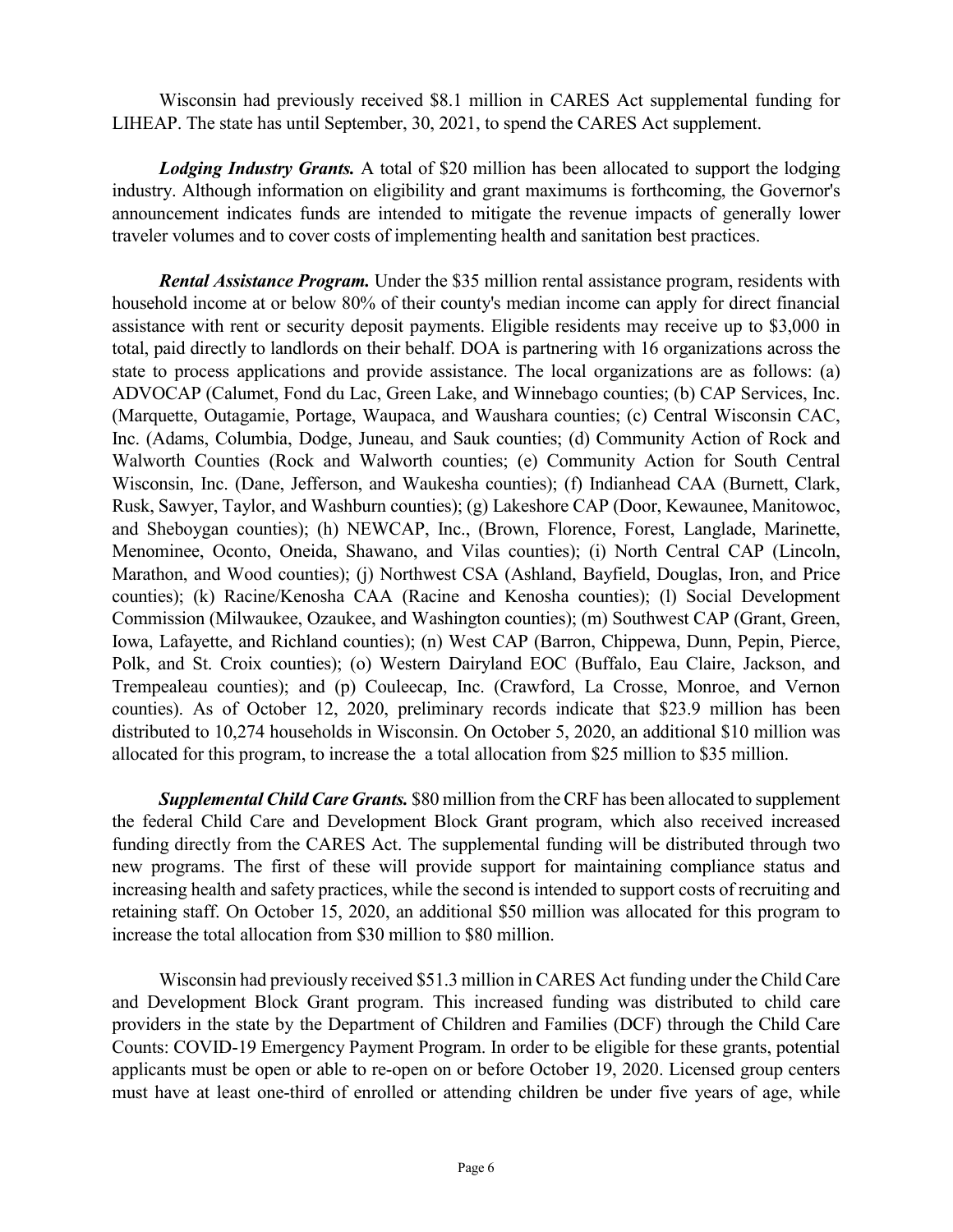regulated family providers must have at least one child under five years of age enrolled or in attendance. All providers must also adhere to the health and safety standards outlined by DCF. Applications were accepted between September 9 and September 18, 2020. As of October 12, 2020, preliminary records indicate that \$29.9 million has been paid out to 2,682 child care providers.

*Agricultural Supports.* A total of \$75 million has been allocated to support the agricultural sector, consisting of \$50 million for the Wisconsin Farm Support Program and \$25 million for the Food Security Initiative. The Wisconsin Farm Support Program, administered by the Department of Revenue (DOR), provided direct payments to approximately 15,200 farmers totaling \$50 million in two phases. In phase one, farmers with 2019 gross incomes of \$35,000 to \$5,000,000 were eligible for payments, which totaled \$41.6 million. The second phase allocated remaining funding of \$8.4 million to farmers with 2019 gross incomes of \$10,000 to \$5,000,000 who had not previously received a payment.

Under the Food Security Initiative, the Department of Agriculture, Trade and Consumer Protection (DATCP) has awarded \$5 million in Network Support Grants and \$10 million in Wisconsin Products Grants to food banks, food pantries, and other nonprofit organizations. Network Support Grants support implementation of social distancing and public health guidance at recipient organizations, such as curbside pick-up or delivery services, additional food processing and packaging, increased cleaning, and other operating costs related to COVID-19. Wisconsin Products Grants support the purchase and distribution of Wisconsin agricultural products by recipient organizations to address food insecurity, reduce food waste, and strengthen farm-to-table connections. Grant awards were announced on August 27, and will support activities through mid-November, 2020. On October 5, 2020, an additional \$10 million was allocated to the Food Security Imitative. DATCP reports it is developing plans to distribute the additional funding.

*Grants to Small Businesses - Phase 1.* The "We're All In" Small Business Grant program - Phase 1, administered by the Wisconsin Economic Development Corporation (WEDC), provides \$2,500 grants to up to 30,000 Wisconsin small businesses for a total of \$75.0 million from the CRF. Grant funds may be used for any operating costs, including, but not limited to, wages and salaries, rent, mortgages and inventory, and for health and safety improvements. Grant recipients must pledge to observe certain health safety best practices in their facilities intended to protect employees, customers, and the communities in which they operate.

To be eligible, a business must: (a) be a Wisconsin-based, for-profit business; (b) employ 20 or fewer full-time equivalent employees, including the owner; (c) earn greater than \$0 but less than \$1 million in annual revenues (gross sales and receipts); and (d) have started operating prior to January 1, 2020, and have been in business as of February, 2020. The business must not be part of a national chain, unless the business is a third-party franchise. The following industries are ineligible for this program: crop production; animal production or aquaculture; and lessors of residential buildings and dwellings.

The online grant application was accessible from June 15, 2020 through June 26, 2020. As of September 30, 2020, WEDC indicated that approximately \$65.3 million had been distributed to 26,122 businesses in Wisconsin.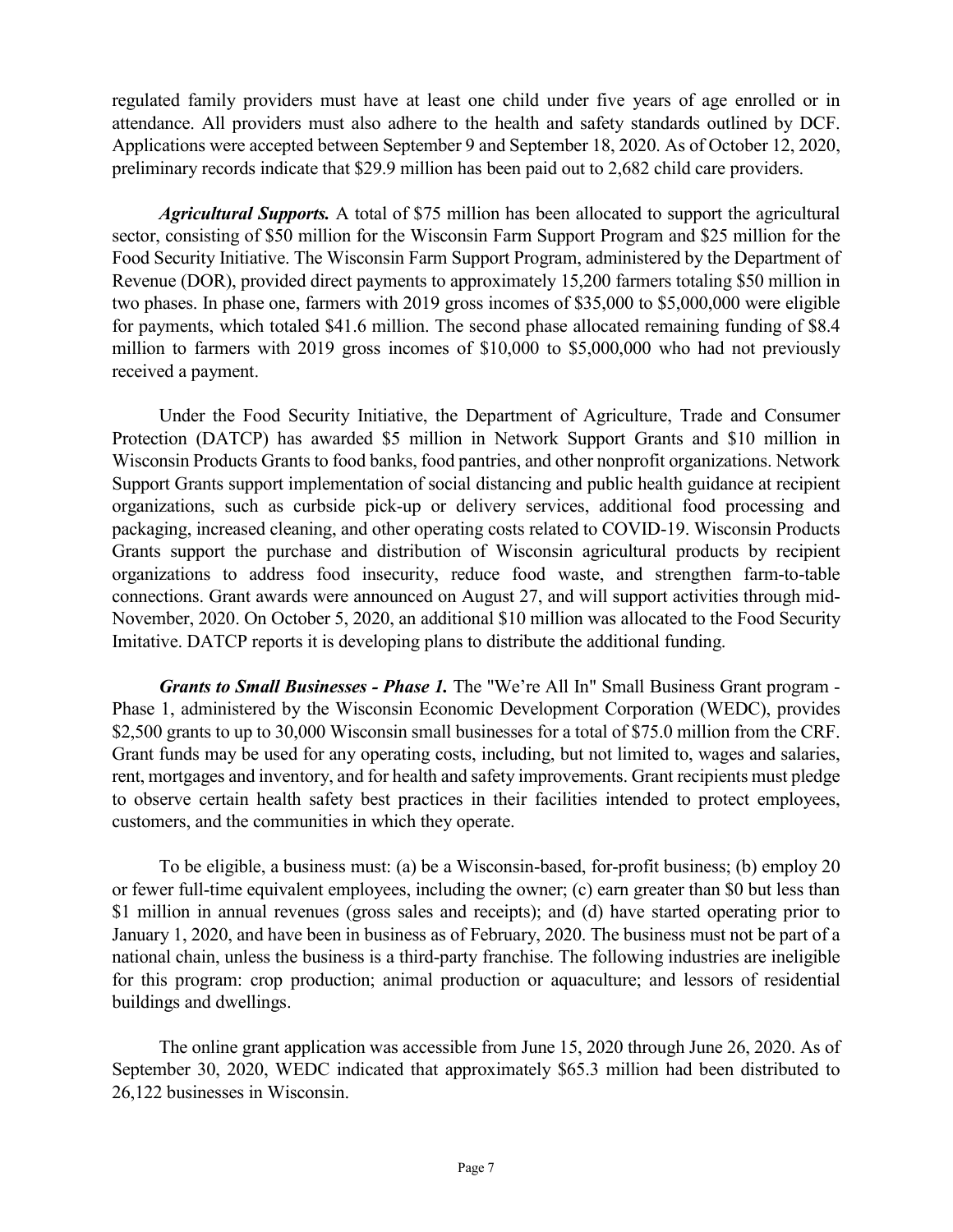*Grants to Small Businesses - Phase 2.* The "We're All In" Small Business Grant Program - Phase 2, administered by DOR, will provide \$5,000 grants to more than 10,000 Wisconsin small businesses. DOR estimates the grant program will award \$50.0 million from the CRF. Grants may be used for the same purposes and grant recipients must follow the same guidelines as in Phase 1 of this program (described above).

To be eligible, a business must: (a) have started operating prior to January 1, 2020, operated in 2020, and suffered an economic loss as a result of the COVID-19 pandemic; (b) have filed their 2019 federal and Wisconsin income or franchise tax return (certain exceptions apply to non-calendar year filers); (c) earn greater than \$0 but less than \$1 million in annual revenues (gross receipts less returns and allowances); (d) employ 50 or fewer full-time equivalent employees, including the owner; (e) have at least 75% of the business's 2019 value of real and tangible personal property located in Wisconsin; and (f) have 75% of the business's labor costs be for services performed in Wisconsin. According to DOR, priority will be given first to eligible businesses that are in an industry with the greatest negative impact due to the COVID-19 pandemic, second to businesses that did not receive a grant in Phase 1, third to businesses that have minority ownership, and fourth to all other businesses. The following industries are ineligible for this program: crop production; animal production or aquaculture; lessors of real estate; and nonprofit organizations.

The online grant program will be accessible from Monday, October 19, 2020, through Monday, November 2, 2020. According to DOR, all award notifications are scheduled to be made by November 23, 2020, and grants will be issued December 4, 2020.

*Grants to Small Businesses - Innovation Contest***.** The "We're All Innovating" contest is a grant program administered by WEDC in conjunction with the Wisconsin Technology Council to support innovative startup and established small companies to introduce innovations responding to the impacts of the COVID-19 pandemic, including new business models and best practices for operations that would otherwise remain dormant. Grants are available to 195 businesses having 50 or fewer employees. WEDC estimates that the contest will award \$3.0 million from the CRF to 195 businesses throughout the state.

The contest categories and scoring criteria are based on three innovation categories for which applicants are grouped into three business size categories so that there are nine first place awards. The three business size categories are: (a) new businesses and businesses with five or fewer full-time employees; (b) businesses having between six and 20 full-time employees; and (c) business having between 21 and 50 full-time employees. Innovation categories eligible for the program include technical innovations to address COVID-19 health impacts, technical innovations to address COVID-19 business impacts, and operational innovations to address COVID-19 business impacts. The review committee will consist of industry experts throughout the state and consider several factors, including the significance of the innovation, the need for, and impact of, grant support, and the impact of the innovation on rural or ethnically diverse communities.

Businesses participating in the contest may receive awards of between \$12,000 and \$18,000 to help offset costs incurred from March 1, 2020, through December 30, 2020. In addition, the top proposal in each innovation category is eligible for an additional grant of \$20,000, and the overall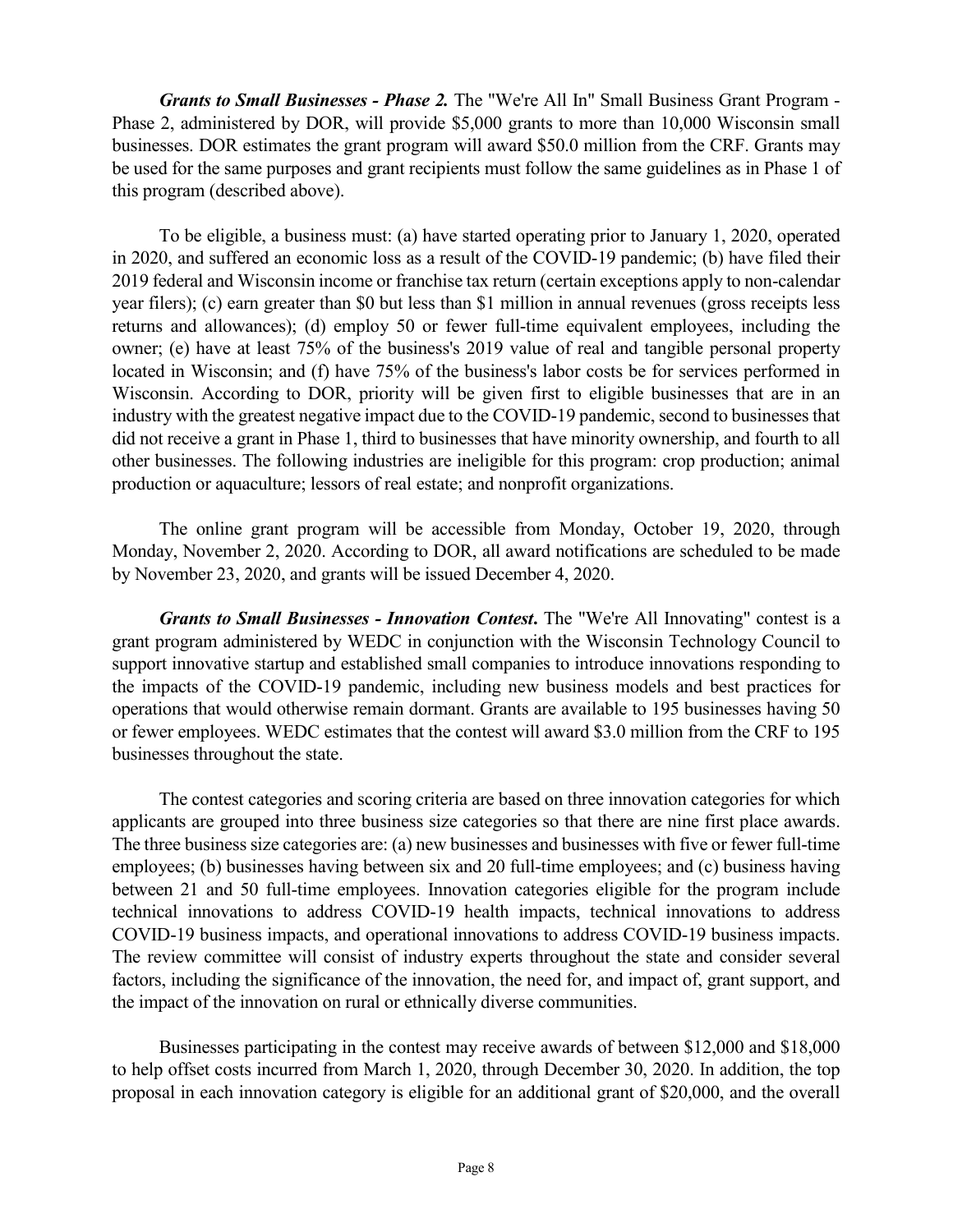winning proposal may receive an additional \$30,000 (such that the top proposal may receive up to \$68,000 overall). Awardees will be required to complete performance reports at three and 12 months after receiving a grant to document project progress and innovation results.

WEDC began accepting applications for the contest on September 29, 2020, and the deadline to submit an application was October 18, 2020. Judging for the contest will take place in late October through early November, with grant announcements made by December 15, 2020.

*Wisconsin Eye.* \$100,000 has been allocated as a grant to Wisconsin Eye, a  $501(c)(3)$ organization that broadcasts proceedings at the Wisconsin State Capitol to the public. The grant is intended to help with revenue shortfalls incurred as a result of the COVID-19 pandemic, and was deemed necessary due to Wisconsin Eye's role in enabling the public to observe legislative proceedings while maintaining social distancing.

### **Healthcare and Related Costs**

**Direct Payments to Hospitals**. \$44 million has been allocated to provide direct payments to hospitals in order to assist with lost revenue and expenses incurred as a result of the public health emergency. Of that amount, \$4 million is intended for the Medical College of Wisconsin. Hospitals will receive a single payment, based on their percentage of both inpatient and outpatient Medicaid revenue compared to other facilities around the state. The amount of the payment received will be offset by other relief payments, provided by private insurance, the Indian Health Service, Medicaid, Medicare, or other federal programs. The Department of Health Services made payments starting in the second week of July, 2020.

*Contact Tracing.* The \$75 million allocated for contact tracing is to be split between the state and local and tribal public health departments. Of this amount, \$50 million will be provided to local and tribal health departments to hire additional staff for contact tracing, disease investigation, and monitoring. The remaining \$25 million will be used for acquiring technology resources and hiring additional state staff to supplement local contact tracing.

*Assistance for Health Providers.* A total of \$110 million has been allocated for providing financial assistance to health providers, including emergency medical services, home and community-based services, and long-term health providers, such as nursing facilities and assisted living facilities. Of this amount, \$10 million has been set aside for providing grants to clinics serving underserved populations, including tribal federally qualified health care centers, rural health clinics, and free and low-cost clinics. The money distributed under this initiative is intended to help health providers cover expenses directly related to their COVID-19 responses, in addition to additional expenses such as overtime pay, changes to sanitation procedures, and disruption to standard care delivery.

The first round of applications closed on June 30, 2020. The program is administered by the Department of Health Services (DHS), which indicated that it will make initial payments within 14 business days of an approved application. Initial payments will be calculated by adding lost revenue and expenses and subtracting provider relief fund payments under the CARES Act and any other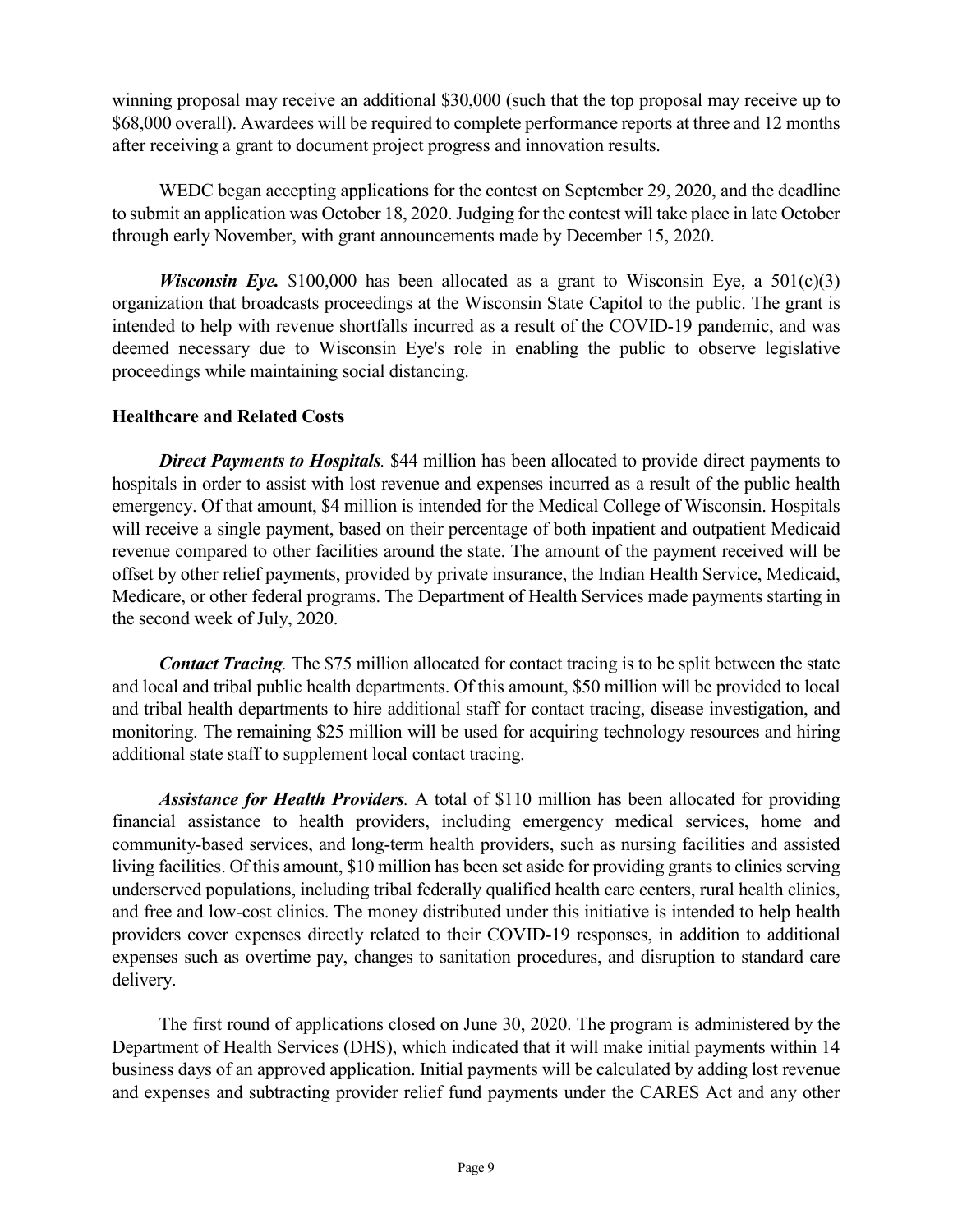payments, government loans, and business continuation payments. Applicants will receive a payment in the amount of their losses and expenses, up to a maximum initial payment, which varies by provider type. As of August 20, 2020, DHS had disbursed \$19 million, with an addition \$11 million in disbursements pending. Attachment 1 shows the distribution of the disbursed \$19 million. On September 3, 2020, DHS announced that it will be opening a second round of applications, so as to provide providers with greater needs additional support from remaining funds. In the second round of applications, DHS indicated that it will no longer subtract provider relief fund payments under the CARES Act when determining eligibility for or the amounts of the payment. DHS indicated that they intend to disburse the approximately \$80 million of the original allocation remaining during this second round.

*Medical Equipment Acquisition.* The Governor has also allocated a total of \$185 million for the acquisition of needed medical equipment. Up to \$150 million may be used for the acquisition of personal protective equipment (PPE), and \$35 million has been allocated for the acquisition of ventilators. The Governor's office has indicated that the state will seek to acquire an additional 1,542 ventilators. Once the medical equipment has been procured, the state will distribute it to health care facilities, first responders, and local governments.

*Testing Program.* A total of \$506.6 million has been allocated for the statewide testing program efforts described below.

Statewide Testing*.* Approximately \$391 million has been allocated for the following testing efforts: (a) \$368 million to provide testing kits to hospitals, clinics, nursing homes, local public health departments, and others; and (b) \$23 million intended to assist in statewide specimen collection (not conducted by the National Guard).

National Guard Testing Support. \$13 million in CRF funds will be used for the state's cost of the National Guard deployment to assist with COVID-19 testing, including specimen collection.

Higher Education Testing. To support testing costs at colleges and universities in the state, \$40.7 million has been allocated, including, \$32.3 million for UW System institutions and \$8.4 million for nonprofit and tribal colleges and universities. Under the UW System's plan, the money will be used to purchase a total of 276,000 tests, of which 246,000 will be allocated to UW institutions and 30,000 held in reserve to be used for peaks or shortages. The money will also cover the costs of personal protective equipment and staff to administer the tests. Of the amount provided UW system institutions, \$8.3 million has been specifically allocated to UW-Madison to be used for testing, personal protective equipment, and staff. UW-Madison will purchase 134,000 tests with this funding.

The \$8.4 million in funding for private nonprofit and tribal colleges and universities is distinct from an earlier allocation of approximately \$10 million to private, nonprofit and tribal colleges and universities announced on June 17, 2020 (described below). The money will be administered by DOA, and will provide reimbursement for COVID-19 testing, specimen collection, and other related expenditures. Eligible institutions may use this funding to test students, faculty, and staff.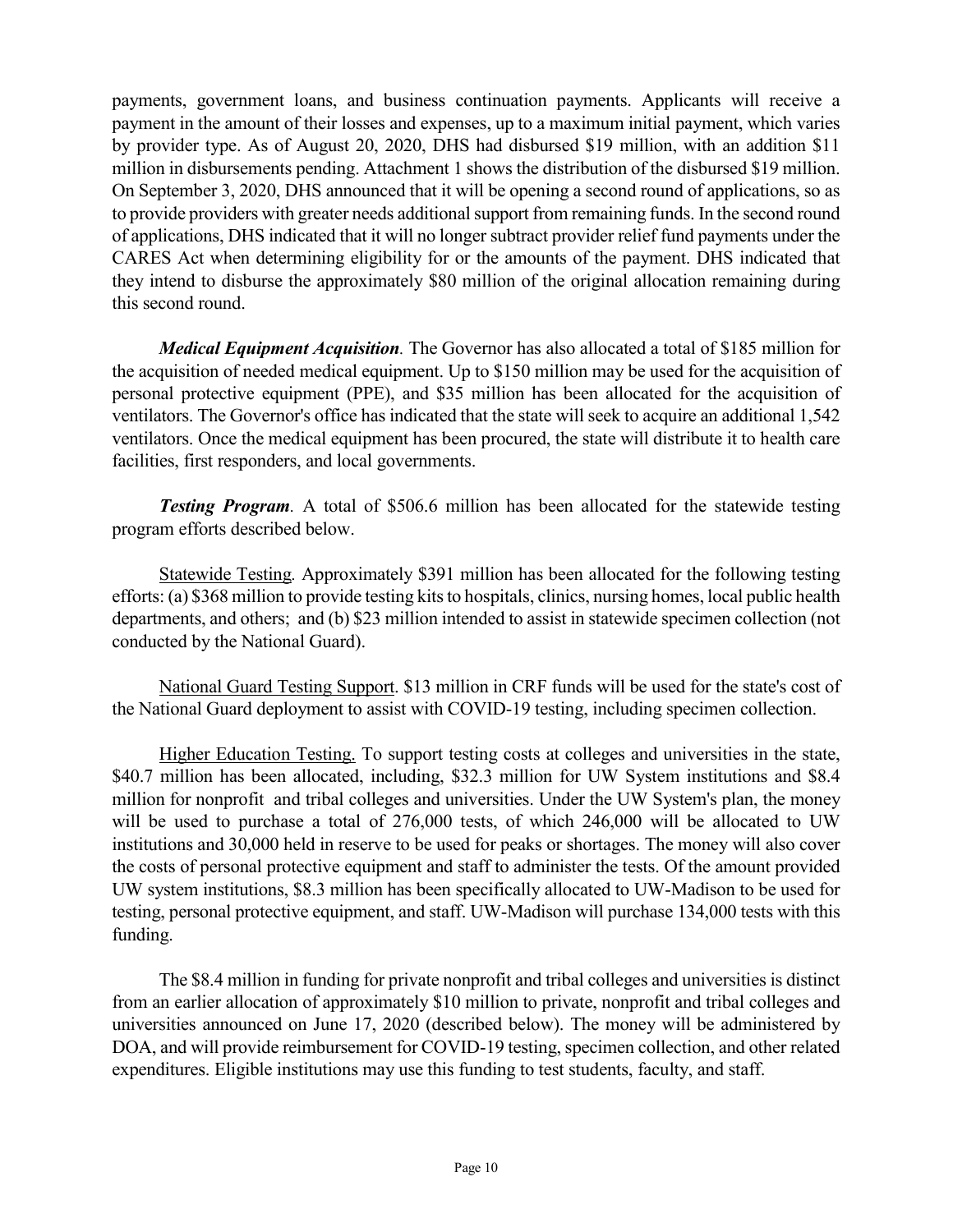Local Public Health Department Funding. A total of \$58 million in funding from the testing program will be provided to local public health departments, to be used as follows: (a) \$3 million as grants for updating preparedness plans for the rest of the year; (b) \$10 million for coordinating local testing efforts; and (c) \$45 million to provide incentive for public health departments, occupational health providers, home health agencies, and health systems to conduct testing in congregate, community, and occupational settings, including payments to eligible providers of \$35 for each COVID-19 test administered to a Wisconsin resident through August 31, 2020. It is possible that some of the costs for this initiative may also be covered in part by other sources of federal funding, including those provided under the Paycheck Protection and Health Care Enhancement Act of 2020.

Other Testing Funding. The remaining \$3.9 million in testing program funding will be distributed as follows: (a) \$1 million as grants to La Clinica, to support testing among migrant workers; (b) \$1.3 million to conduct waste water surveillance, as a means of tracking outbreaks of COVID-19; and (c) \$1.6 million in funding for the Survey of the Health of Wisconsin (SHOW), to support a survey of the health impacts of COVID-19.

*Reserve/Surge Operating Fund.* \$162 million has been set aside in a reserve to fund necessary expenditures related to a surge in COVID-19 cases through the end of 2020. A portion of this reserve is being used to fund the operation of an alternate care facility, built in April by the Army Corps of Engineers, at the Wisconsin State Fair Park in West Allis. The facility has a capacity of 530 beds, and is meant to ease the strain on hospitals by accepting patients who no longer require hospitalization but still require medical attention. The facility opened on October 14, 2020, with a minimum capacity of 50 beds.

*Other Healthcare Costs*. A total of \$9.8 million has been allocated for a range of programs, related to healthcare. These programs include: (a) \$4.0 million for a CARES Act Provider Program that provides funding for emergency physician independent groups; (b) \$3.0 million for public awareness efforts; (c) \$1.2 million for costs associated with two isolation facilities, one in Milwaukee and the other in Madison; (d) \$0.6 million for the Just Recovery for Racial Equity initiative, which will be administered by DHS in collaboration with the Population Health Institute at UW-Madison; and (e) \$1.0 million for the state's health insurance navigator organization, administered by the Commissioner of Insurance.

#### **Government and Education Support**

*Out-of-School Support Grants.* \$10 million has been allocated for the Out-of-School Support Grant Program. This program will provide grant awards to organizations which provide childcare to school-aged children during the pandemic. These grants can be used to cover pandemic-related costs, such as lost revenue, increased staffing, cleaning and sanitation, and other additional costs deemed necessary and incurred as a result of COVID-19. The grant program will be administered by DOA.

*Higher Education Funding.* A total of \$37 million from the CRF has been allocated for financial assistance to institutions of higher education. \$35 million is to be distributed to technical colleges (\$8.05 million), private non-profit campuses (\$8.05 million), and the University of Wisconsin System (\$18.9 million), with the remaining \$2 million being distributed to Wisconsin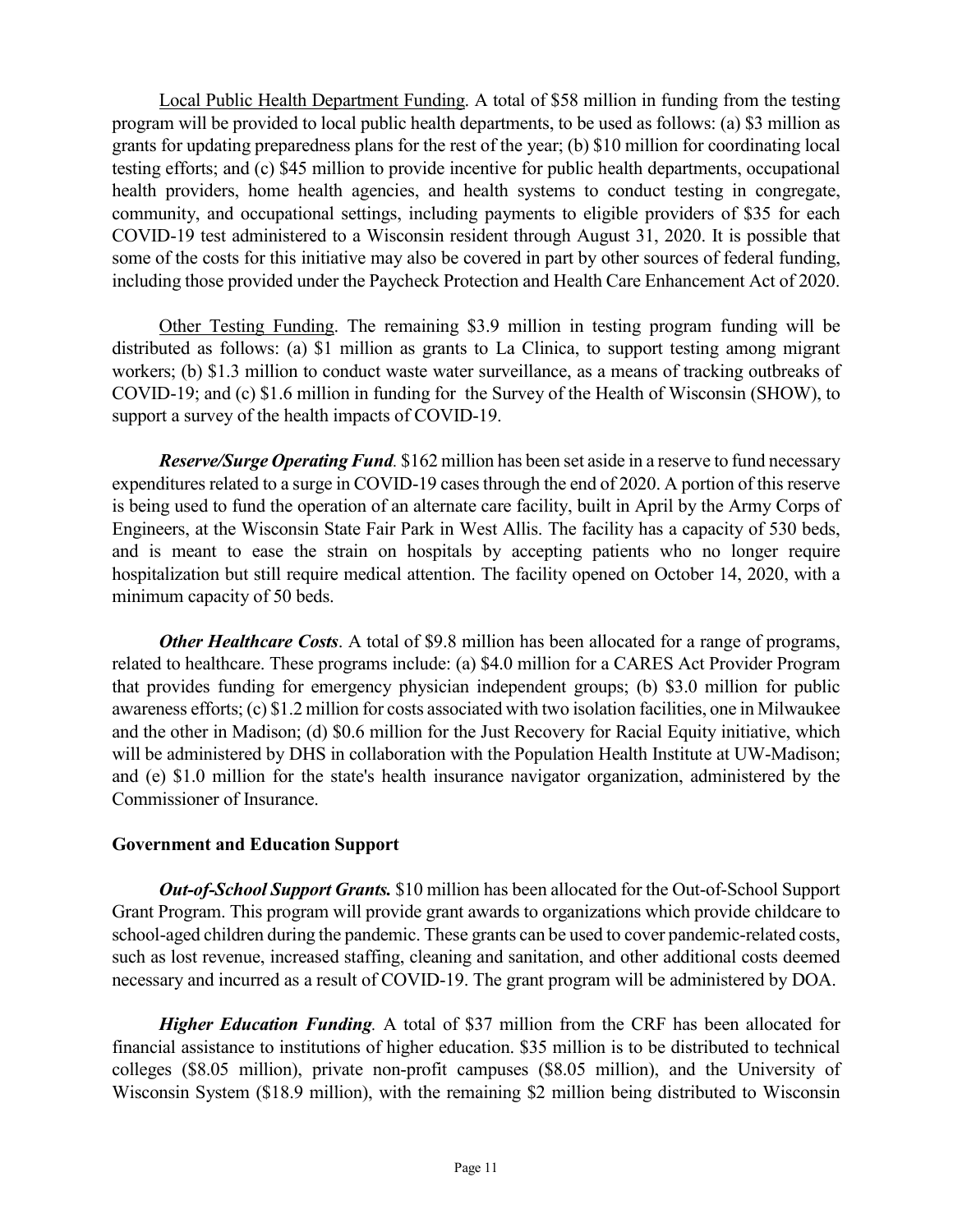tribal colleges. The distribution of funds among private and public higher education institutions is based on the formula used by the CARES Act in providing direct aid to these institutions, which was largely based on the number of full-time equivalent Pell Grant recipients not enrolled exclusively in distance education prior to the coronavirus pandemic. Further details about the distribution of these funds to these institutions is provided in Attachment 2.

*Local Government Aid Grants.* \$190 million has been allocated to reimburse each county, town, village, and city government in the state for unbudgeted expenditures, related to the coronavirus public health emergency, that were incurred between March 1, 2020 and November 6, 2020. Each local unit of government will receive an allocation from this fund according to its share of the state's population, with a minimum allocation of \$5,000. Funds received under this program may be used to reimburse local governments for the costs of: (a) emergency operations activities; (b) purchases of personal protective equipment; (c) cleaning and sanitizing supplies and services; (d) temporary isolation housing; (e) testing and contact tracing costs not otherwise reimbursed by the state; (f) Family and Medical Leave Act (FMLA) and sick leave for public health and safety employees; and (g) meeting local match requirements for expenses submitted for reimbursement to the Federal Emergency Management Agency (FEMA). Other expenditures that meet the general eligibility requirements but are not explicitly listed may also be reimbursed.

DOA will set up a system for local governments to track their eligible expenses. There will be four reporting periods, during which time local governments can submit their eligible expenditures for reimbursement: July 1 to July 15, 2020, September 1 to September 15, 2020, October 5 to October 11, 2020 and November 7 to November 18, 2020. Each local government may make one submission of expenditures during each reporting period. Upon submitting expenditures, local governments will be required to certify that the expenditures were unanticipated expenses not accounted for in the entity's budget (prior to March 27, 2020), were reasonably necessary to responding to the COVID-19 public health emergency, and meet all federal eligibility requirements. The Department will review and reimburse eligible expenditures from the balance of each local government's allocation at the end of each reporting period. A government could also transfer its allocation to another government through the expense reporting system; this transfer must take place before the receiving government submits its expense report for the final reporting period in November, 2020. A government may also submit expenses for reimbursement for services provided to a different unit of government, so long as the expense is otherwise eligible for reimbursement. If a government does not use the full amount of its allocation before November 7, 2020, the remaining balance will be returned to state to be used as needed for COVID-19 related local expenditures before the federal deadline of December 31, 2020.

Under this initiative, Dane County will receive about \$8.7 million, Milwaukee County will receive about \$15.4 million, and the City of Milwaukee will receive about \$9.6 million. These local governments also received direct payments from the CRF under the federal CARES Act (see Attachment 3).

*Tribal Government Aid Grants.* \$11 million has been allocated to provide grants of \$1 million to each tribal government in Wisconsin. Funds disbursed to tribal governments under this program are subject to the same use guidelines as the aid grants made available to county and municipal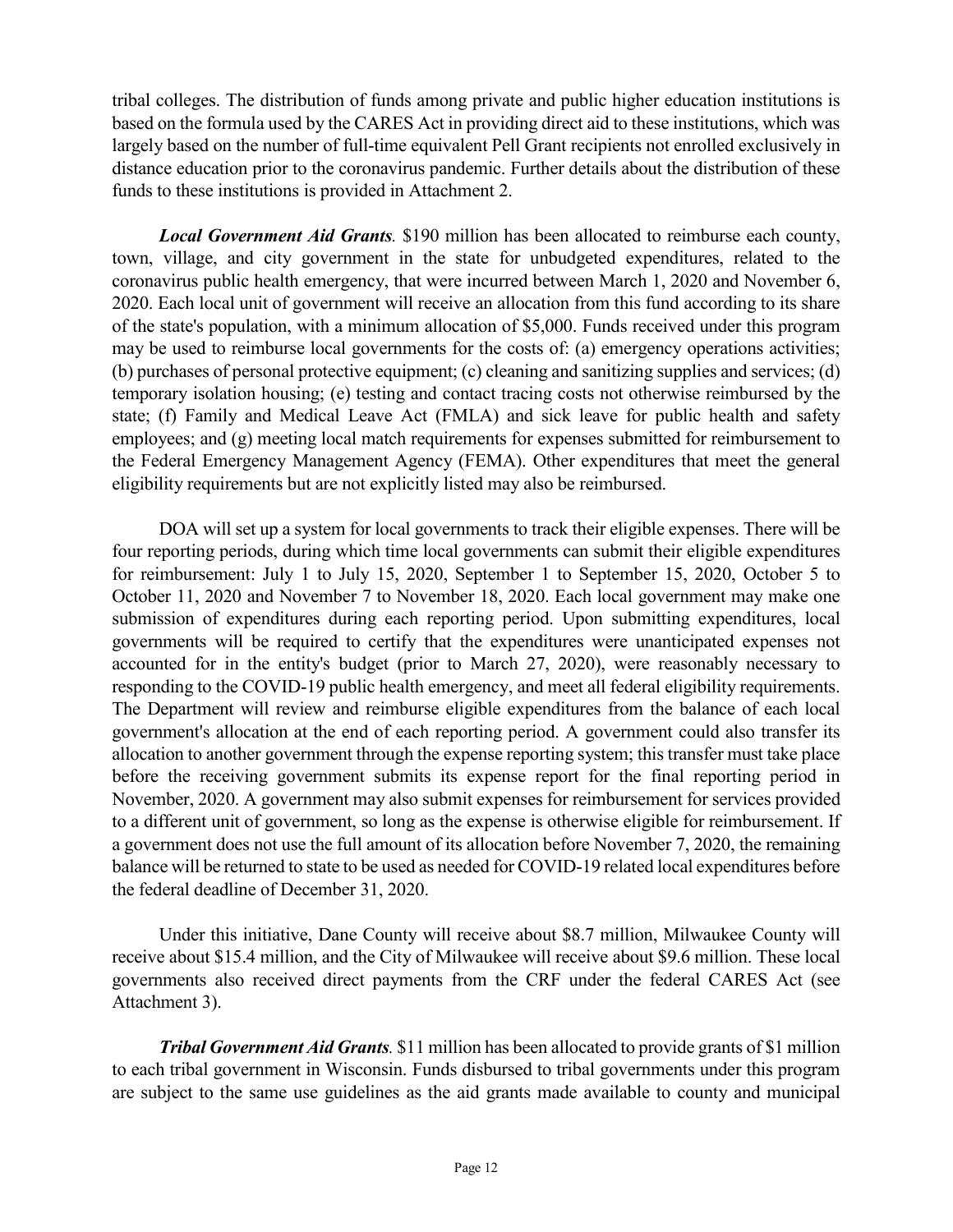governments. In addition to receiving funds from this program, Wisconsin's federally recognized tribal governments were also eligible to receive direct payments from the CRF under the federal CARES Act (see Attachment 3).

*Agency Reimbursements.* The Governor has indicated that \$120 million in CRF money will be set aside to reimburse state agencies for their eligible 2020 COVID-19 expenses. This is less than the \$200 million amount announced earlier and included in our earlier report. As mentioned above, DOA has asked state agencies to keep a record of costs incurred due to the public health emergency related to the coronavirus. The total amount of agency costs to be funded from the CRF is not known at this time.

BL/ml Attachments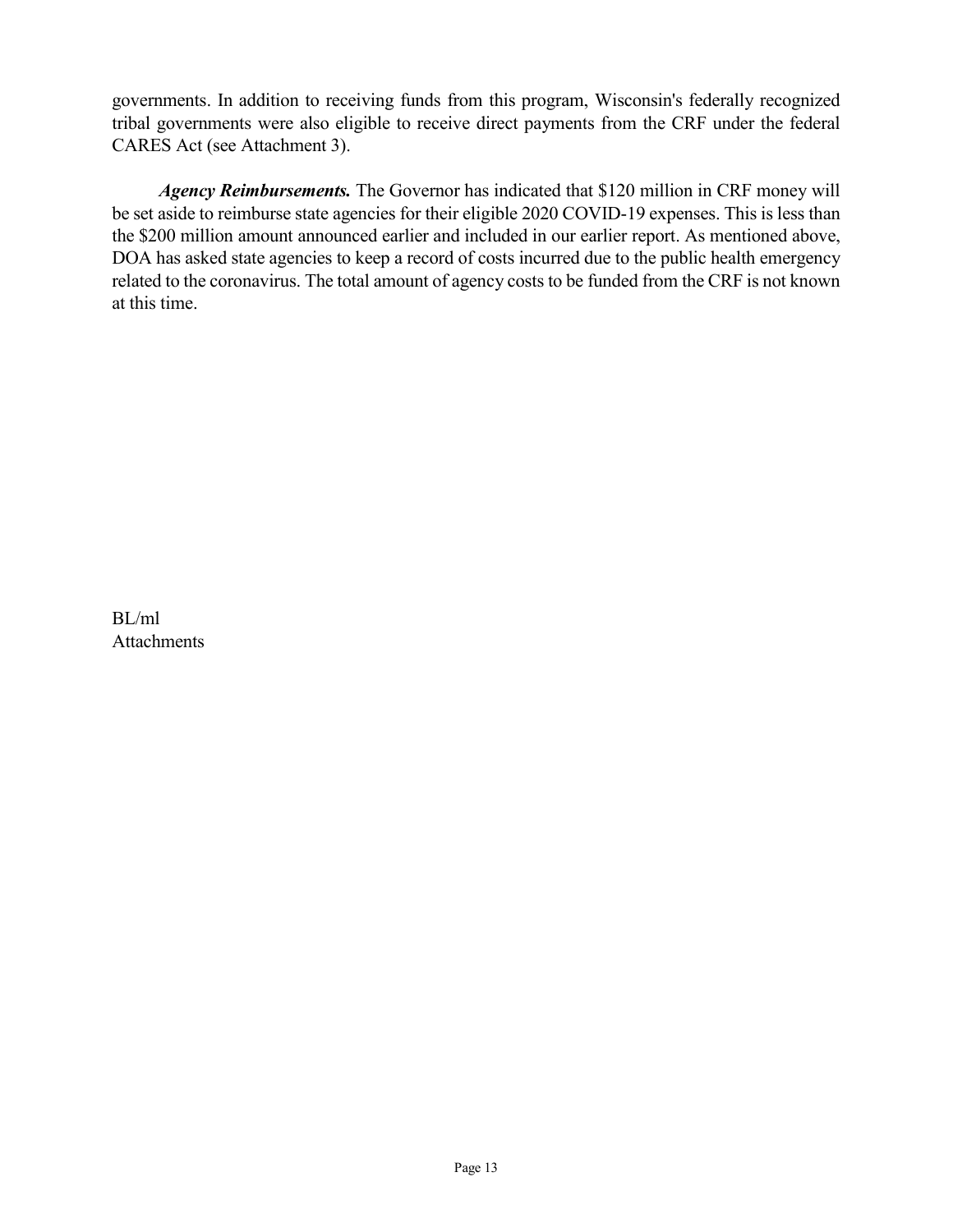### **ATTACHMENT 1**

### **Provider Payments**

| Type of Provider                           | <b>Amount Received</b> |
|--------------------------------------------|------------------------|
| <b>Assisted Living Facilities</b>          | \$5,689,852.31         |
| <b>Community Health Centers</b>            | 1,156,756.15           |
| <b>EMS</b> Providers                       | 281,641.97             |
| Free and Charitable Clinics                | 20,119.24              |
| Home and Community-Based Service Providers | 7,970,238.88           |
| Nursing Homes                              | 2,070,426.51           |
| <b>Rural Health Clinics</b>                | 1,225,892.20           |
| <b>Tribal Clinics</b>                      | 617,351.64             |
| Total                                      | \$19,032,278.90        |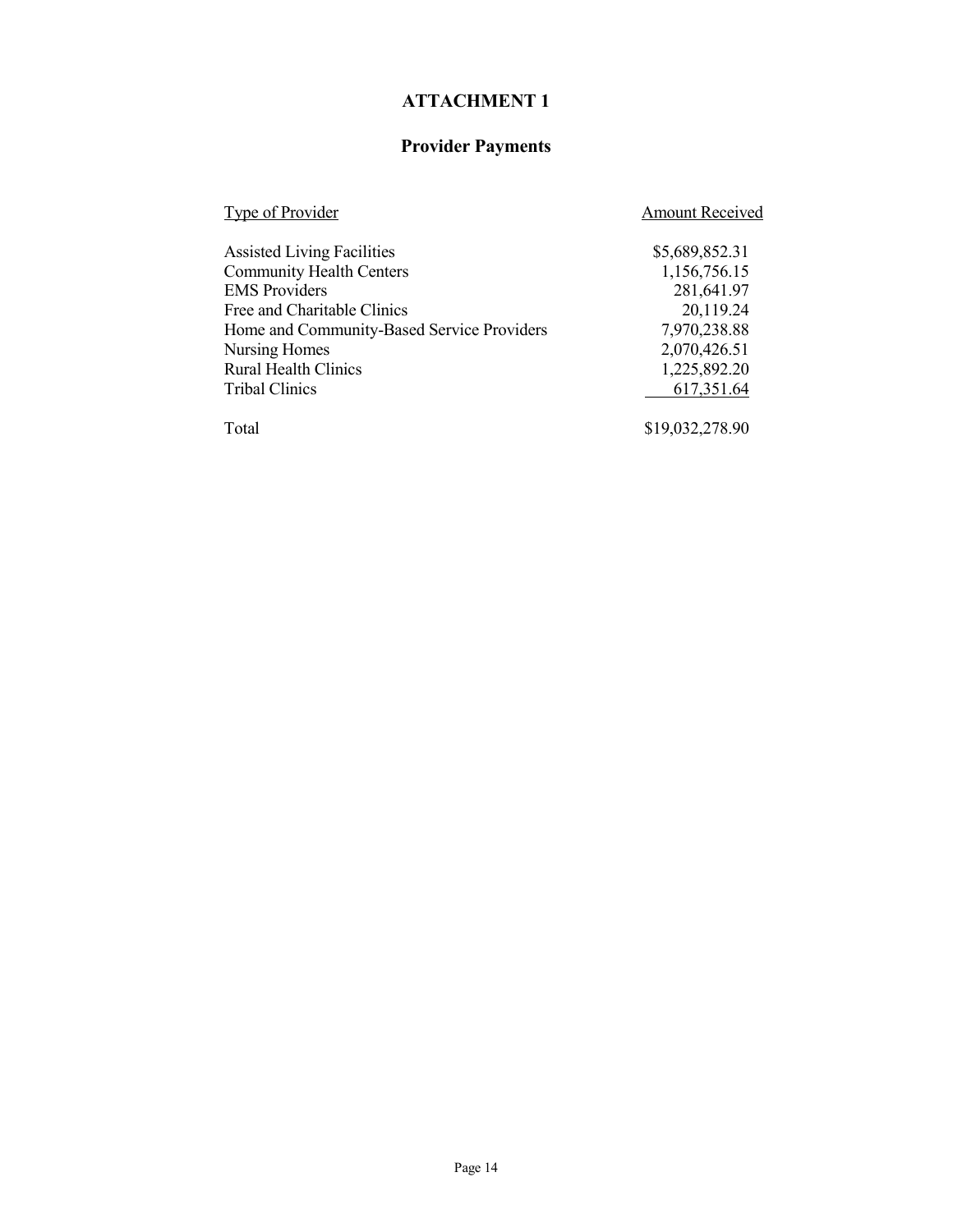### **ATTACHMENT 2**

# **Distribution of Higher Education Funding**

| <b>UW System</b>          | <b>Amount</b> | <b>Private Non-Profit Campus</b> | <b>Amount</b> |
|---------------------------|---------------|----------------------------------|---------------|
| Eau Claire                | \$1,422,477   | Alverno                          | \$355,241     |
| Green Bay                 | 703,005       | Bellin                           | 44,848        |
| La Crosse                 | 1,361,840     | Beloit                           | 221,984       |
| Madison                   | 3,967,997     | Cardinal Stritch                 | 210,681       |
| Milwaukee                 | 3,394,884     | Carroll                          | 498,054       |
| Oshkosh                   | 1,245,128     | Carthage                         | 545,269       |
| Parkside                  | 758,568       | Columbia College of Nursing      | 24,836        |
| Platteville               | 961,295       | Concordia                        | 749,374       |
| <b>River Falls</b>        | 888,044       | Edgewood                         | 286,666       |
| <b>Stevens Point</b>      | 1,266,195     | Herzing                          | 884,535       |
| Stout                     | 993,374       | <b>Holy Family</b>               | 71,262        |
| Superior                  | 298,531       | Lakeland                         | 278,124       |
| Whitewater                | 1,638,661     | Lawrence                         | 236,545       |
| <b>Subtotal</b>           | \$18,899,999  | Marian                           | 234,393       |
|                           |               | Marquette                        | 1,358,165     |
| <b>Technical Colleges</b> | <b>Amount</b> | Medical College of Wisconsin     | 78,918        |
|                           |               | Milwaukee Institute              |               |
| Blackhawk                 | \$440,775     | of Art and Design                | 171,775       |
| Chippewa Valley           | 553,591       | Milwaukee School of Engineering  | 466,961       |
| Fox Valley                | 520,232       | Mount Mary                       | 236,472       |
| Gateway                   | 523,383       | Nashotah House                   | 3,448         |
| Lakeshore                 | 195,739       | Northland                        | 130,068       |
| Madison Area              | 1,101,005     | Ripon                            | 185,697       |
| Mid-State                 | 305,878       | St. Norbert                      | 325,937       |
| Milwaukee Area            | 1,702,608     | Viterbo                          | 261,531       |
| Moraine Park              | 243,276       | Wisconsin Lutheran               | 189,215       |
| Nicolet Area              | 96,910        | <b>Subtotal</b>                  | \$8,049,999   |
| Northcentral              | 296,743       |                                  |               |
| Northeast                 | 747,925       | <b>Tribal Colleges</b>           | \$2,000,000   |
| Southwest                 | 156,867       |                                  |               |
| Waukesha                  | 387,400       | <b>Total</b>                     | \$36,999,998  |
| Western                   | 476,318       |                                  |               |
| Wisconsin Indianhead      | 301,350       |                                  |               |
| <b>Subtotal</b>           | \$8,050,000   |                                  |               |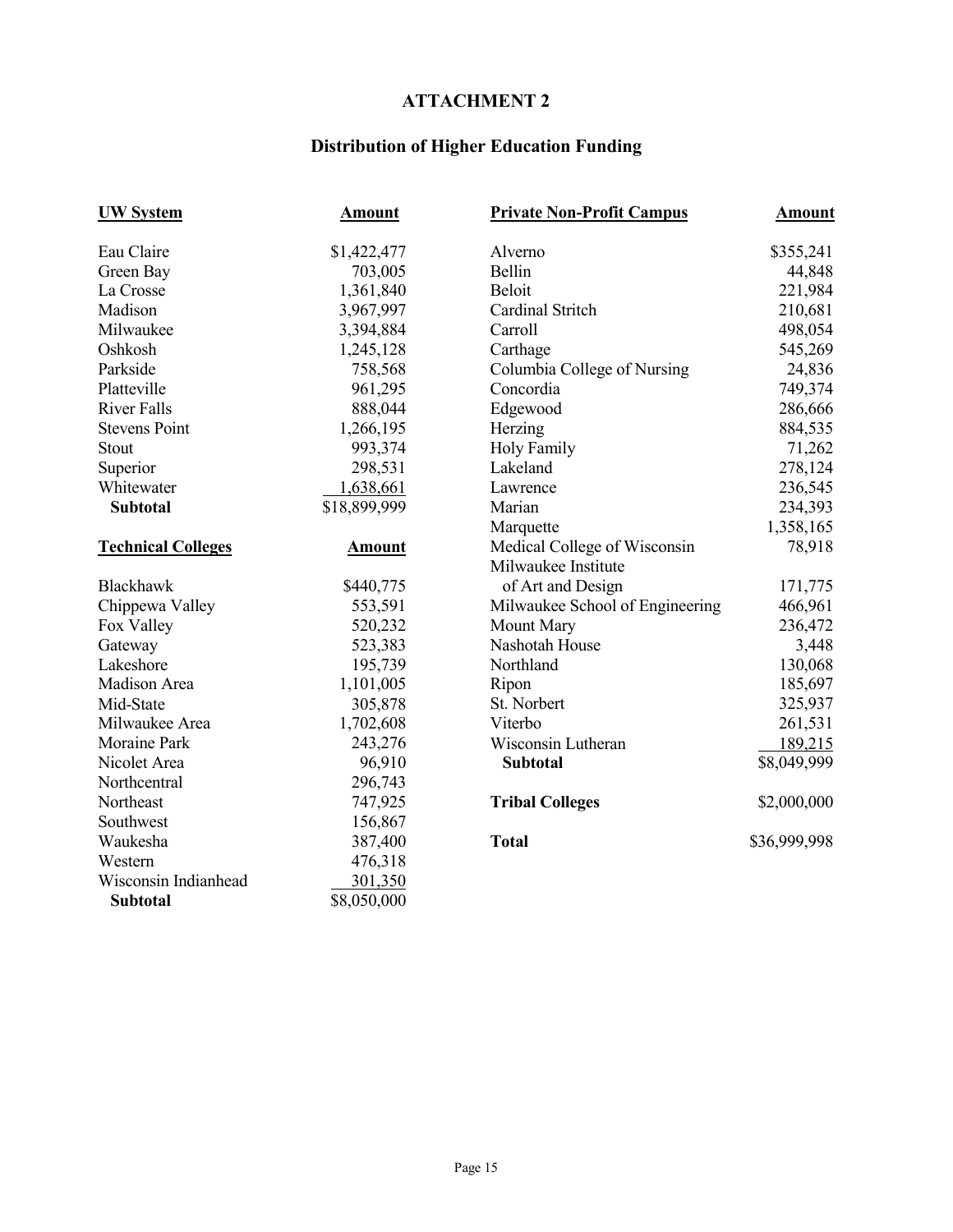#### **ATTACHMENT 3**

#### **Direct Receipt of CRF Monies**

#### **Local Units of Government (Dane County, Milwaukee County, City of Milwaukee)**

Under the CARES Act, local units of government are eligible to receive money directly from the CRF if their population exceeds 500,000. Wisconsin has three local governments that meet this criterion: Dane County, Milwaukee County, and the City of Milwaukee. The Act stipulated that local government eligibility for the direct payment of CRF funds is based on the total population of those governments, as estimated by the U.S. Census Bureau. Subsequent Treasury guidance clarified that the amount of the payment would be determined according to the proportion of the local government's population relative to the population of the state as a whole. The Treasury's guidance also clarified that in the case of overlapping jurisdictions (such as Milwaukee County and the City of Milwaukee), eligibility for the payment is determined based each jurisdiction's total population, while the payment amount for the overlying jurisdiction is to be based on that jurisdiction's population less the population of the underlying taxing jurisdiction(s) that is also eligible to receive a payment. In practical terms, this means that the City of Milwaukee's population may be used for determining the County's eligibility for a direct payment, but Milwaukee County's payment amount is based on only the population of the County that does not also live in the City of Milwaukee. The City of Milwaukee's eligibility and direct payment are both based on the City's total population. Accordingly, when this clarification in guidance is applied, the amount of the payment received by the County is smaller than initial estimates derived prior to Treasury's guidance.

As a result, based on their populations, Dane County received approximately \$95 million, Milwaukee County received approximately \$62 million, and the City of Milwaukee received approximately \$103 million. The remainder of the state's payment, approximately \$2.0 billion, was paid directly to the state. Treasury has indicated that the chief executive of each unit of government that received the funds is responsible for accounting that the funds are spent in accordance with the conditions required by the CARES Act. The chief executive of each unit of government receiving a payment also has the authority to decide how to spend the CRF money, provided it is used in accordance with the CARES Act requirements.

The City of Milwaukee passed a resolution authorizing the City to apply for, accept, and expend money from the CRF. The resolution authorized the City's Department of Administration to use the CRF money for expenses related to the City's response to the public health emergency, and specified that the Department is only to use the CRF money for purposes allowed under the CARES Act. In addition, the City has announced that \$15 million of its allocation will be used for rental assistance. Eligibility for the City's rental assistance program will be determined under the same guidelines as the statewide program (described above). Eligible households will receive up to \$3,000, to be used for either rent payments or security deposits. The City has also allocated approximately \$30 million for assistance to small businesses, defined as those with 20 or fewer full-time equivalent workers and annual revenue of less than \$2 million in 2019.

Milwaukee County has announced that its CRF allocation will be used in the following ways: (a) \$24.8 million for safety measures, including the purchase of PPE, increased cleaning and